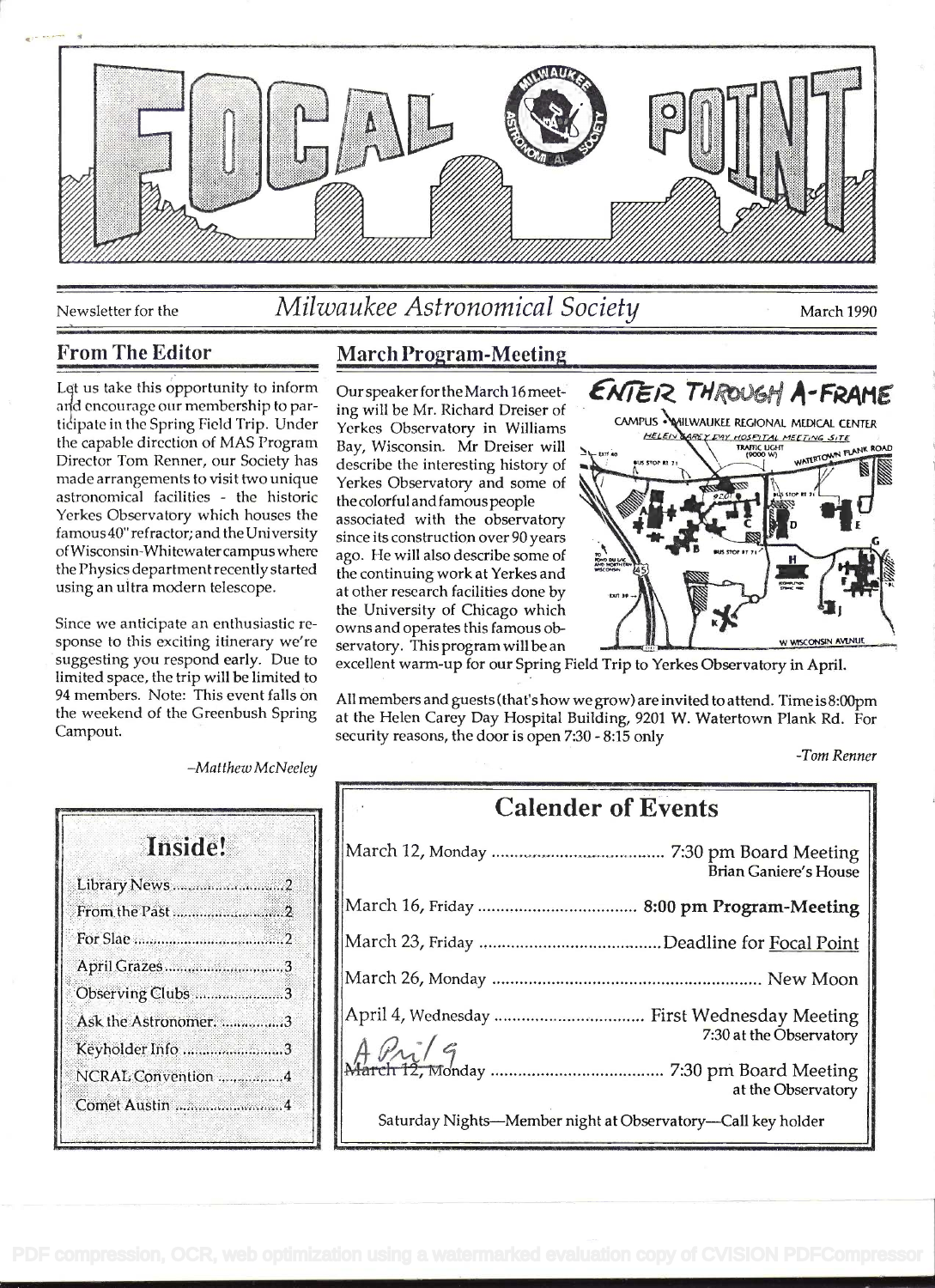At the January meeting, member Barb Swiontek donated a number of books. Assistant Librarian June Regis reviewed the following:

The Nemesis Affair; A Story of the Death of Dinosaurs and the Way of Science, by David M. Raup. Norton, 1986.

The Author is a paleontologist and Professor of Geophysical Sciences at the University of Chicago. He suggests our sun has a small companion star "Death -20 Years Ago named Nemesis or the Star" and that this star has indirectly caused the periodic extinctions on our Earth. Much of the book describes how<br>SUN PILLAR PICTURES WANTED: scientists developed this theory and how the evidence to support it was found. This very readable and enjoyable book is for the general public. Professor Robert Greenier of the UWM

The Discovery of Neptune, by Morton Grosser. Harvard Univer. Press 1962. Physics Dept., who earned gratitude

The author, a science historian, covers the 1846 discovery of Neptune. A talk on sky phenomena in February brief introductory chapter includes a historical survey of planetary astron-<br>ing for sun pillar pictures. A sun pillar omy and continues on to describe the discovery of Uranus. Next brief is a bright vertical column of light exbiographies characterize the astronomers who had a hand in locating the is a bright vertical column of light ex-<br>all ultrade the summary and how tending from the Sun just as it is disap-8th planet. Anyone who enjoys the history of astronomy and how tending from the Sun just as it is disap-<br>pearing beneath the horizon. Please discoveries are made will appreciate this work.

Frozen Star; Of Pulsars, Black Holes and the Fate of Stars, by George Green- since this is a 20 year old request!) stein. Freundlich Books, 1983.  $-10$  Years Ago

G. Greenstein is a Professor of Astronomy at Amherst College and has published numerous technical articles on astrophysics. Written in the first NCRAL CONVENTION person, this book begins with an imaginary trip to a neutron star. It covers<br>the discovery of radio bursts in 1967 and subsequent vear-long discussion The 1980 North Central Astronomical the discovery of radio bursts in 1967 and subsequent year-long discussion The 1980 North Central Astronomical<br>hefore a "pulsar" or rotating peutron star was named. Part 2 begins with a League Convention, hosted by the She before a "pulsar" or rotating neutron star was named. Part 2 begins with a League Convention, hosted by the She-<br>frightening description of our Sun becoming a black hole. Part 3 describes Looygan Astronomical Society, will frightening description of our Sun becoming a black hole. Part 3 describes boygan Astronomical Society, will take<br>the Chanrasekhar limit and the probable fate of our Sun. This book will be place Sat., May 10 at the Sheboyg the Chanrasekhar limit and the probable fate of our Sun. This book will be place Sat., May 10 at the Sheboygan<br>host understood by readers with a hackground in astronomy and an Center of UW. The April Double-Dome best understood by readers with a background in astronomy and an end and the state of analogies.<br>
enjoyment of analogies. The should have complete details. In the

We'll review the other books next month. Some time before that we hope to place attend. them in the NEW BOOKS box at the observa tory. Thanks, Barb, for your generosity.

Another recent purchase is Observing the Constellations by John Sanford. Here's For Sale an observing guide you can grow with. The introduction hits essential details a briefly as possible so a beginner can use the book. It also alludes to possibilities of 12 1/2" f/5 mirror, Celestron C-8 with

further development, a theme which is carried throughout.<br>
Each constellation is covered in 2 or 4 pages which include a Tirion star map, a accessories. Make anoffer. If interested or for more info, call John Asztalos at mythology-in-a-box and a unique feature of the book - a photograph of the  $\frac{0.001 \text{ N}}{774-5418}$ . constellation as it might be seen by the naked eye. There is a discussion of the grouping as whole and a table of telescopic objects with coordinates. If Sanford's descriptions of multiple stars, nebulae, etc. don't give you aperture fever, I don't<br>https://www.given.com/theserver/states/and-tates/and-tates-and-tates-and-tates-and-tates-and-tates-and-tatesknow what will. Colorful 'gallery' photos & historical asides enhance each section. \_\_\_\_\_\_\_\_\_\_\_\_\_\_\_\_\_\_\_\_\_\_\_\_\_\_<br>Matthew McNeely at 354-5347.

Dan Koehler has donated Kodak Tech Bits No. 2, 1989 for our vertical file. It features Uy photography and contains Part VI of the Photographic Sensitivity series: Exposure Determination.

If the terms 'Scooter' and 'Cantaloupe Terrain' quicken your pulse, you'll be interested to know that our slide collection now includes 20 images from the Voyager at Neptune adventure. There is also a sheet of descriptive notes in the script folder.<br>- Sally Waraczynski



with his entertaining and informative<br>talk on sky phenomena in February send them to him at. . . (address deleted

meantime, startyour papers and plan to

 $10"$  f/5.6 equatorial with heavy duty mountand drive. Coultermirror,5Omm finder and Teirad. Call Nolan Zadra for details. 962-3021 eves.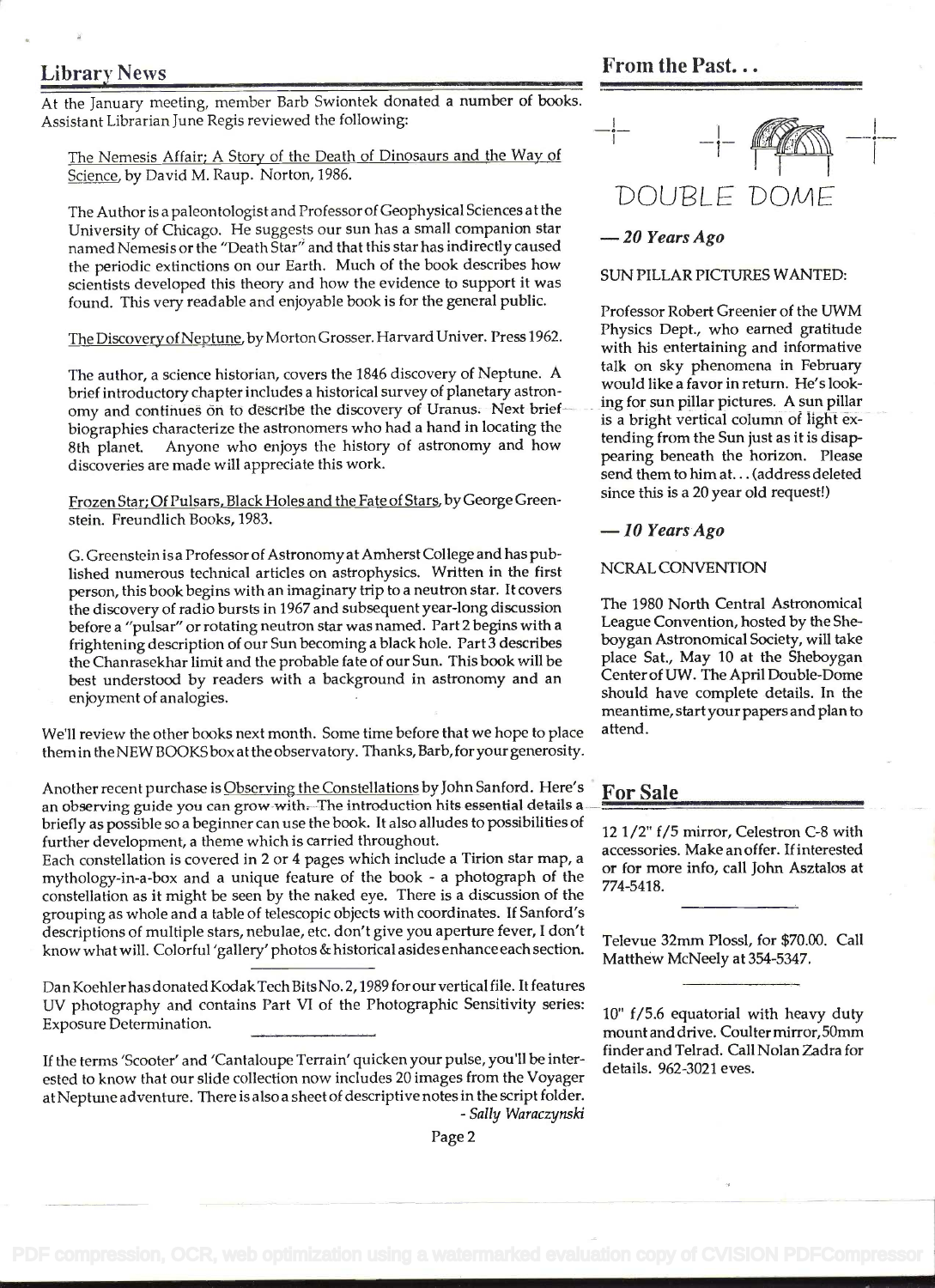

"Solar eclipses are one ofthe most wonderful sights to behold. Is the Earth the only place in the Solar System where they can occur?" -In the Dark, Milwaukee

Dear In the Dark,

Solar eclipses occur when the Moon covers the Sun's disk allowing the wispy, almost ghostly outer atmospheric corona of the Sun become visible. The Moon mustbe large enough to cover the Sun and this is not always possible due to the varying distance of the Moon from the Earth. The Moon & Sun must be properly aligned, which happens only when the Moon's orbit crosses the Sun's path in the sky - about every 6 months.

Using trigonometry & a calculator, you can easily find the size of the Sun and a satellite from any planet. If the satellite is at least as large as the size of the Sun as seen from that planet, an eclipse can occur when & if they line up in the sky.

From my calculations I have found that from Jupiter, the moon Callisto would give the best eclipse. From Saturn, the satellite Janus would come closest to covering the Sun. On Uranus, even the tiny moons discovered by Voyager would easily cover the small sun, while on Neptune, Neried at its closest could also yield an eclipse. Pluto's moon Charon would overwhelm the dwarfed Sun which would be so small that you would need a telescope to see the disk at all! As a matter of fact, Charon has the largest apparent size of any satellite in the Solar System -a whopping 7 times larger than our Moon looks in our sky! And you'd have to wait 125 years between eclipses.

If nothing else, this should make you appreciate ourlovely Moon all the more. It may be our only one, but it's just the right size at just the right distance. And what an orbit! It almost makes up for the %\$#@#\$% brightness of it!

# April Grazes

r' ascopes as well as a few shaller scopes at the Observatory that are available. Next month we plan to observe three grazing occultations of stars by the Moon, weather permitting. The cable/ recorder equipment will be used for each expedition so all you need to bring is a telescope. There are eight 10' portascopes as well as a few smaller scopes

> Our first event is on Saturday, March31 at 10:13 CST. The location will be on Sunnyslope Rd southeast of the Observatory. The 8.0 mag star will graze the Moon's limb 13 degrees off the northern cusp. The Moon will be 35% sunlit. Observers should be on the site by 9:30 to receive a station assignment. Because of the convenient time and location we should get a lot of observers for this one.

> Two weeks later a 5.4 mag star will graze the 77% sunlit Moon. The time of this event is 1:46 am Sunday, April 15. The location has not been finalized but we will probably set up in northern Racine county.

> Our final graze will be on Monday night April 30 at 12:30 am. An 8.0 mag star, cusp angle 11 degrees will graze the 43% sunlit Moon. Location is in south em Sheboygan county.

> > - Gerry Samolyk

# Observing Clubs

Got a case of spring or cabin fever? Join an Observing Clûb, just for the fun of it! It's a great way to spend your evenings!

MAS offers for your Deep Sky observing pleasure, the Messier Club Observers Handbook or the Burnham Club (double stars) Observer's Handbook. Send in an 8.5" x 11" SASE with \$1 postage to Lee Keith, MAS Observing Club Coord., 1239BE. Randolph Ct., Milwaukee,WI 53212. Afterobserving &recording the objects you'll receive a certificate from the Astronomical League.

The handbooks contain a wealth of information on observing techniques, hints and detailed maps for locating the more elusive objects. Bestofall, they'reFREE!

| <b>Saturday Nite</b><br>Keyholders |                                   |  |  |  |  |  |
|------------------------------------|-----------------------------------|--|--|--|--|--|
| March 10                           | Tom Schmidtkunz<br>784-0253       |  |  |  |  |  |
| March 17                           | Peter Smitka<br>785-0926          |  |  |  |  |  |
| March <sub>24</sub>                | <b>Virgil Tangney</b><br>327-7976 |  |  |  |  |  |
| March <sub>31</sub>                | James Toeller<br>352-7144         |  |  |  |  |  |
| April 7                            | <b>Richard Wiesen</b><br>781-4786 |  |  |  |  |  |
| April 14                           | <b>John Asztalos</b><br>774-5418  |  |  |  |  |  |
| April 21                           | <b>Greg Cieslak</b><br>744-5703   |  |  |  |  |  |

### Good Omens

This past Ground Hog Day weekend was indeed sunny and bright for members of the Wiesen and Kube families as each celebrated new arrivals. On February 2, John and Sally Wiesen celebrated the birth of their first child, Ann Caroline. The promise of the season was continued two days later as James and Dorthy Kube rejoiced with the arrival of their first grandchild, Steven Kenneth Bauer.

Congratulations to the parents and grandparents of both families. May the promise of sunny days and clear nights ahead be realized.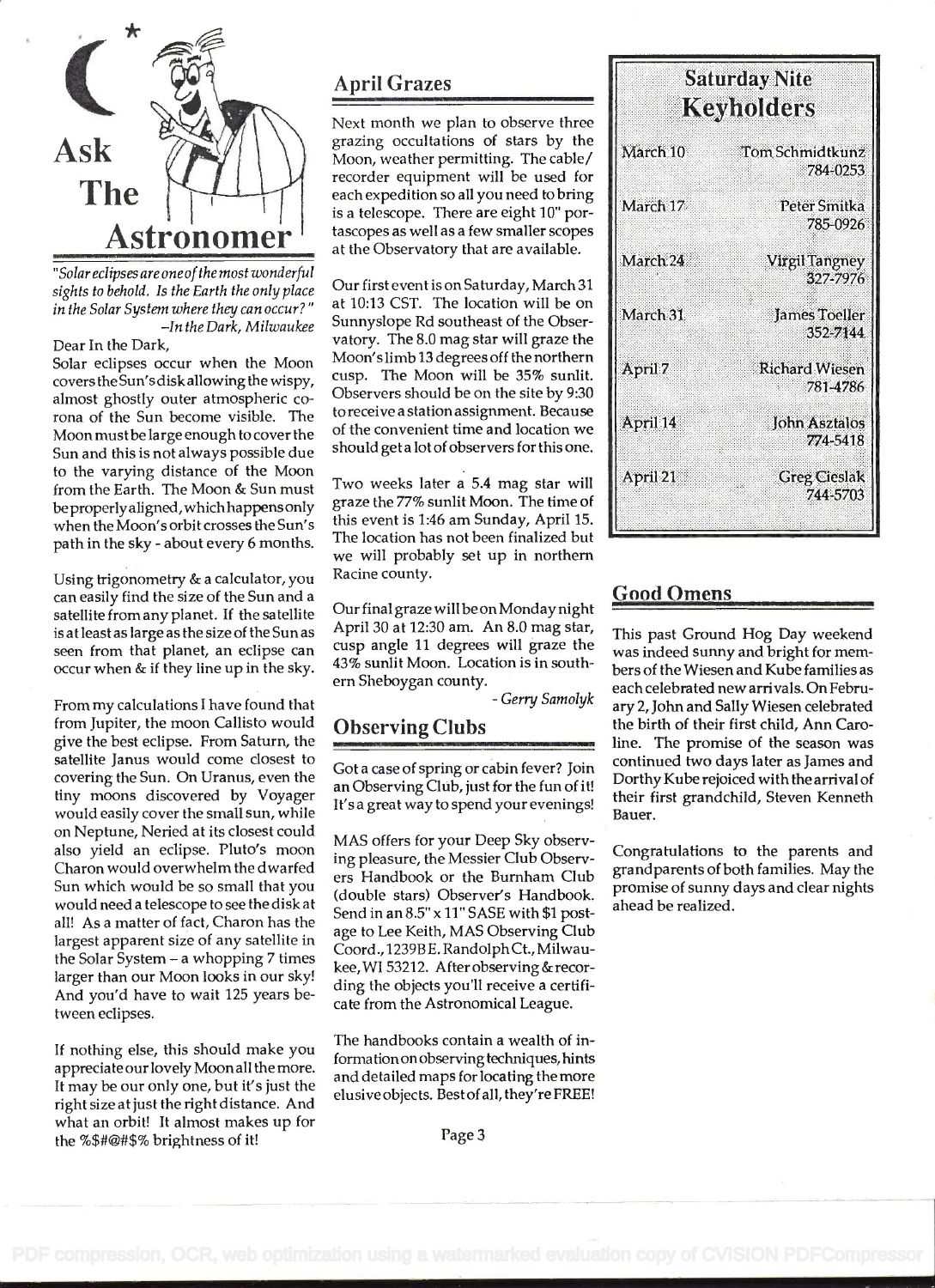## The 1990 NCRAL Convention

The 1990 NCRAL CONVENTION will be held on Saturday, April 28, 1990 at the YaHara Conference Center, 5908 River Road in Waunakee, WI (just north of Madison). This year's event is sponsored by the Madison Astronomical Society. If you have questions or need registration materials, please call Dan Koehler, NCRAL Chairman at (414) 662-2987. Also, a reminder that the nomination process for the Regional Award is currently underway. NCRAL Vice Chairperson Marion Bachtell is accepting nominations at: 1901 South 10th Street, Burlington, IA 52601 (for more info you could call Dan Koehler or Marion, (319) 753-1442, evenings).<br>Since there are many deserving individuals in MAS Jet's nominate one, or several  $MAS$   $OFFICERS$ Since there are many deserving individuals in MAS, let's nominate one, or several, for this most prestigious award.

### Girl Scouts see 'Awesome' Star Show

My son Mark and I would like to thank MAS member Carol Stachowicz and the Girl Scouts of Waukesha Chinook Center for inviting us this winter season for two evenings (Feb. 9 and Mar. 2) under the stars. We used the Apollo scope and my Dobsonian clone to highlight the wonders of the winter sky.

Observing such seasonal favorites such as the Pleiades, Orion Nebula, Jupiter, our Moon and a real favorite "The Christmas Tree" (NCC 2264), the cold night air was often pierced with the sounds of wonder: "Marvelous. . ., Awesome. . . , and Wow!" The young astronomers, their parents and leaders generated such a level of energy that the crisp and cold evening was warmed by their enthusiasm. Their heartfelt Assist. Obs. Director John Asztalos thanks made our visit feel complete. We thank them for inviting us. Each visit helped us better appreciate their commitment to the study of the night sky and the appreciation of its beauty. Keep up the good work!

### Building Materials Needed .

The board has authorized the construction of a new garage at the observatory. The permit process is now underway. So far, a donation of concrete has been provided  $\|$  Program Dir. by a customer of member Tom Berner. If we can get additional material we could keep the cost of this project and other needed observatorymaintenance, down. The labor, as always, well be provided by our members.

If you can donate (or talk someone into donating) lumber, siding, roofing or any other materials, contact me or Paul Borchardt (781-0169). Remember that any donation is tax deductible.<br>
- Gerry Samolyk

# Comet Austin Coming!

| Date     |                          | Time, CST Altitude Azimuth | <b>RA</b> | DEC         | Sun AU Earth AU |
|----------|--------------------------|----------------------------|-----------|-------------|-----------------|
| $3 - 21$ |                          | 18h 25m 12.6 deg 258 deg   | 1h38m     | $Od$ 22 $m$ | .64279 1.39981  |
| $3 - 22$ |                          | 18h 27m 12.7 deg 260 deg   | 1h40m     | $1d$ 30 $m$ | .62233 1.38517  |
| $3 - 23$ | 18h 28m 12.8 deg 261 deg |                            | 1h41m     | 2d38m       | .60196 1.37025  |
| $3 - 24$ |                          | 18h 29m 12.9 deg 263 deg   | 1h42m     | 3d 49m      | .58173 1.35504  |
| $3 - 25$ |                          | 18h 30m 13.1 deg 265 deg   | 1h43m     | 5d 06m      | .56167 1.33952  |
| $3 - 26$ | 18h 31m 13.1deg 266 deg  |                            | 1h44m     | 6d 14m      | .54184 1.32365  |

- Richard Wiesen

**MAS INFORMATION**  $\epsilon$ President Dr. Richard Wiesen 781-4786 Vice President Matthew McNeeley 354-5347 Ms. Karen Wesener 961-8752 Treasurer Dan Koehler 662-2987 Gerry Samolyk 475-9418  $774 - 5418$ - Matthew McNeely | Librarian Mrs. Sally Waraczynski 321-0918 Assist. Librarian Mrs. June Regis 962-0896. **Tom Renner** 392-2799 **FOCAL POINT Editors Matthew McNeelev** 8200 N. Cedarburg Road Brown Deer, WI 53209 354-5347 Tom Gill (publisher)

1391 N. 72nd Street Wauwatosa, WI 53213 476-6986

**MAS** Observatory 18850 W. Observatory Rd. New Berlin, WI 542-9071

Page 4